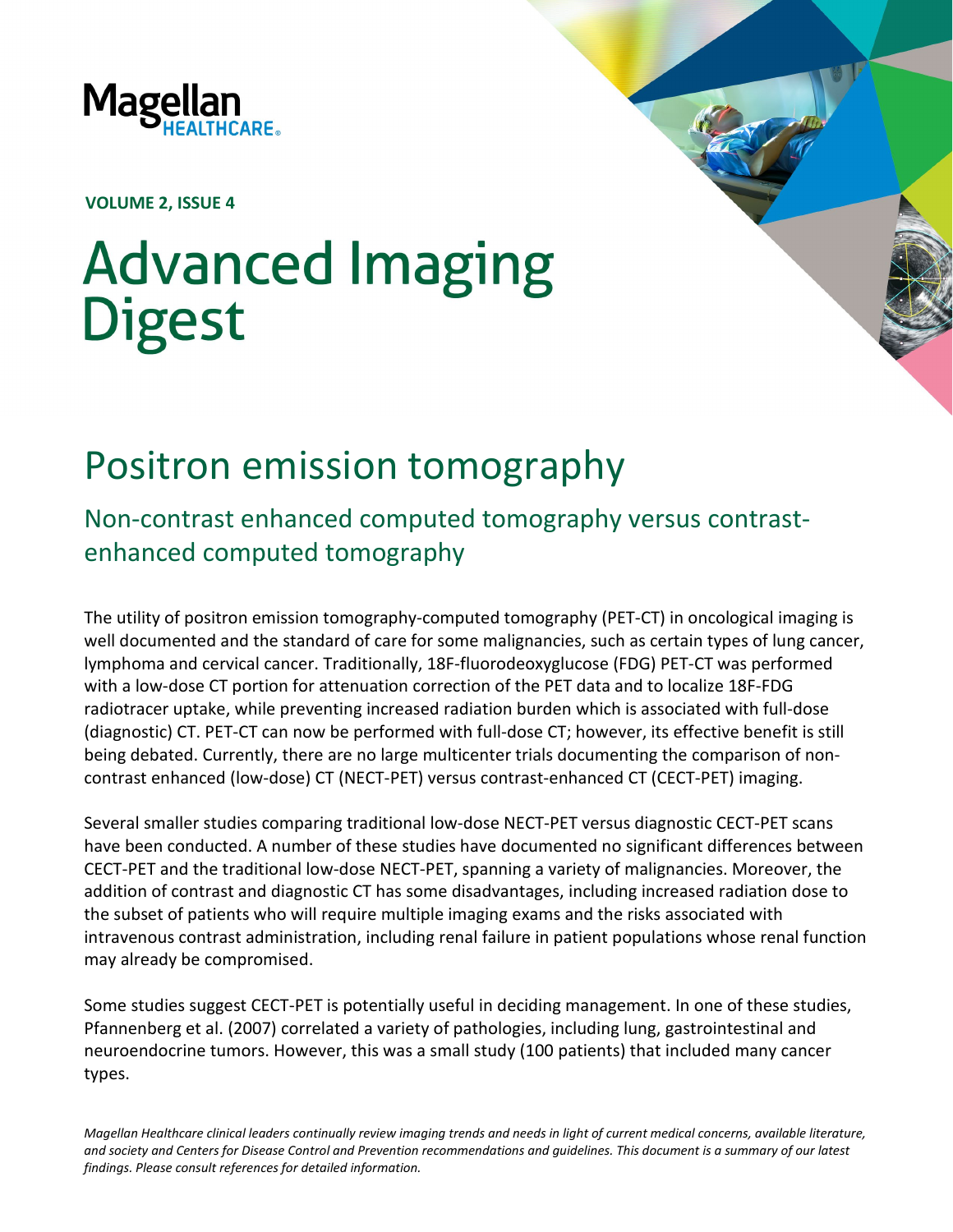Magellan Healthcare recommends that CECT not be applied to all patients undergoing PET-CT and be approached on a case-by-case basis, where CECT imaging may affect the therapeutic decision-making process. It is also Magellan's position that if equivocal findings are noted on PET-CT and additional imaging is needed, MRI should be considered in patient populations with high-diagnostic imaging radiation exposure. However, in keeping with national society guideline recommendations, Magellan guidelines allow diagnostic-quality CTs in addition to PET exams, especially when the presence of lesions may be amenable to surgery.

## **About the authors:**



**M. Atif Khalid, M.D., senior medical director, Magellan Healthcare**  Dr. Khalid joined Magellan in 2014. As a board-certified diagnostic radiologist with a career spanning more than twenty years, he has a thorough understanding of the complexities of the U.S. healthcare system and current standards of care. In his current role, Dr. Khalid is involved in training new physicians, auditing, continuing education and policy development.

**Joseph Mazzie, D.O., physician clinical reviewer, Magellan Healthcare**  Dr. Mazzie, a board-certified radiologist with over 19 years of experience, joined Magellan in 2014. He is a graduate of the New York Institute of Technology College of Osteopathic Medicine, where he is currently an associate professor of radiology.



## **References:**

Elstrom RL, Leonard JP, Coleman M, Brown RK. Combined PET and low-dose, noncontrast CT scanning obviates the need for additional diagnostic contrast-enhanced CT scans in patients undergoing staging or restaging for lymphoma. *Ann Oncol*. 2008 Oct;19(10):1770-3.

Paone G, Raditchkova-Sarnelli M, Stathis A, Giovanella L, Zucca E, CerianiL. Limited benefit of additional contrast-enhanced CT to end-of-treatment PET-CT evaluation in patients with follicular lymphoma. *Blood* 2016; 128 (22): 5925.

Marchetti L, Perrucci L, Pellegrino F, Baroni L, Merlo A, Tilli M, Rambaldi I, Maietti E, Carnevale A, Bartolomei M, Giganti M. Diagnostic contribution of contrast-enhanced CT as compared with unenhanced low-dose CT in PET/CT staging and treatment response assessment of 18F-FDG-avid lymphomas: a prospective study. *J Nucl Med*. 2021 Oct;62(10):1372-1379. doi: 10.2967/jnumed.120.259242. Epub 2021 Mar 12. PMID: 33712534.

M, Fiz F, Bottoni G, Ugolini M, Paparo F, Puppo C, Provinciali N, Iacozzi M, Altrinetti V, Cistaro A, Cabria M, DeCensi A, Treglia G, Piccardo A. To enhance or not to enhance? The role of contrast medium <sup>18</sup>F-